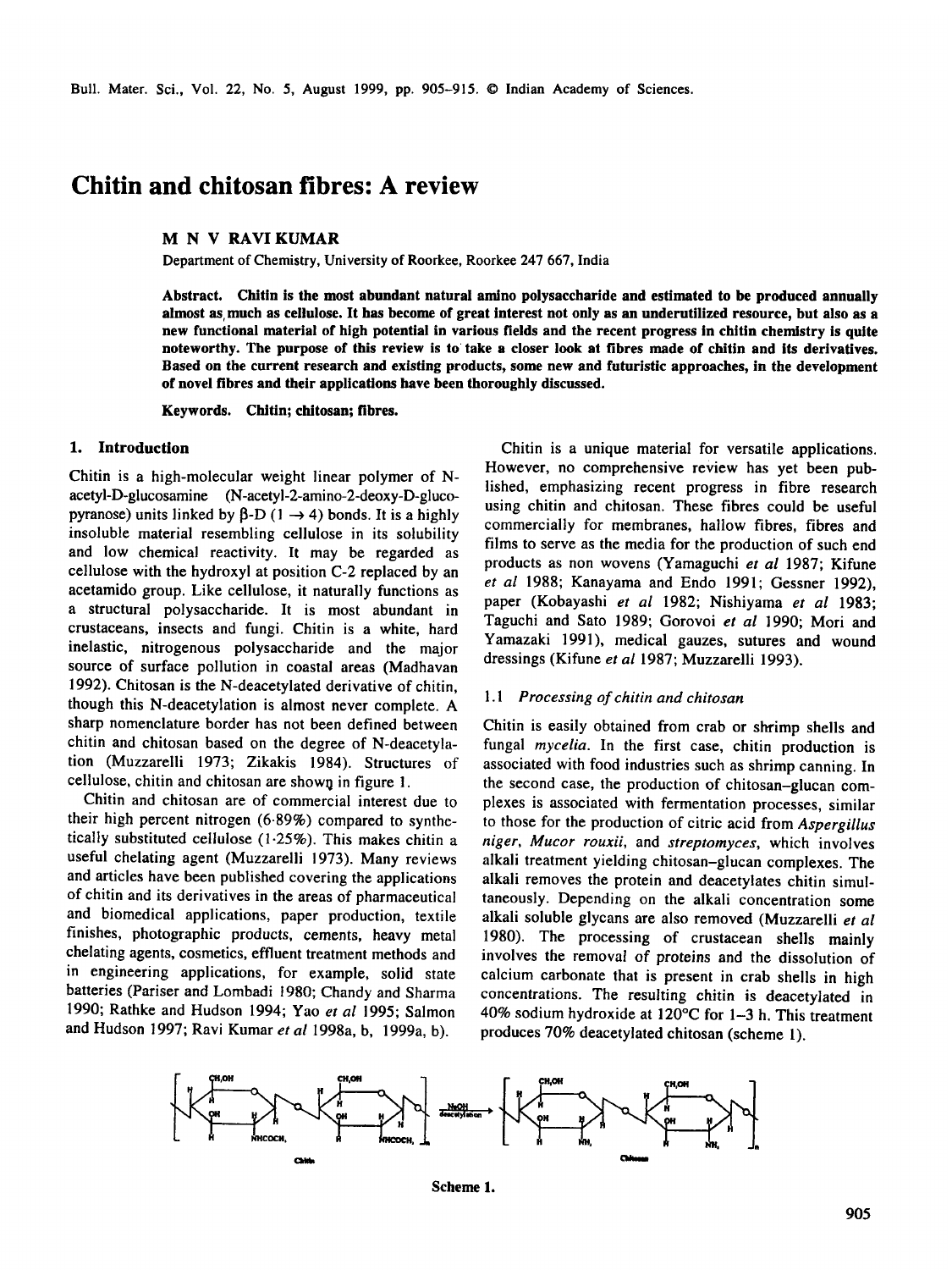

**Figure** 1. The structural relationship among cellulose, chitin and chitosan.

1.1a *Economic aspects:* The production of chitin and chitosan is currently based on crab and shrimp shells discarded by the canning industries in Oregon, Washington, Virginia and Japan and by various finishing fleets in the Antarctic. Several countries possess large unexploited crustacean resources e.g. Norway, Mexico and Chile (Muzzarelli *et al* 1987). The production of chitosan from crustacean shells obtained, as a food industry waste, is economically feasible, especially if it includes the recovery of carotenoids. The shells contain considerable quantities of astaxanthin, a carotenoid that has so far not been synthesized, and which is marketed as a fish food additive in aquaculture, especially for Salmon.

To produce 1 kg of 70% deacetylated chitosan from shrimp shells, 6.3 kg of HCI and 1-8 kg of NaOH are required in addition to nitrogen, process water  $(0.5 t)$ , cooling water (0.9 t). Important items in estimating the production cost include transportation, which varies depending on labour and location. The worldwide price of chitosan is ca. US \$ 7.5/10 g.

In India, the Central Institute of Fisheries Technology, Kerala, initiated the research on chitin and chitosan. From their experiments, they found that dry prawn waste contained 23% and dry squilla contained 15% chitin (Madhavan and Nair 1978). In their further studies, they also reported that chitinous solid waste fraction of average Indian landing of shell fish ranged from 60,000 to 80,000 tonnes (Madhavan *et al* 1986). Chitin and chitosan are now produced commercially in India, Japan, Poland and Australia (Madhavan 1992).

#### *1.2 Properties of chitin and chitosan*

Most of the naturally occurring polysaccharides e.g. cellulose, dextran, pectin, alginic acid, agar, agarose, carragenans are neutral or acidic in nature, whereas chitin and chitosan are the examples of highly basic polysaccharides. Their unique properties include solubility behaviour, polyoxysalt formation, ability to form films, chelate metal ions and optical structural characteristics (Austin *et al* 1981).

Like cellulose, it naturally functions as a structural polysaccharide, but differs from cellulose in the properties (Muzzarelli 1978). Chitin is highly hydrophobic and is insoluble in water and most organic solvents. It is soluble in hexafluoroisopropanol, hexafluoroacetone (Capozza 1975), chioroalcohols in conjugation with aqueous solutions of mineral acids (Austin *et al* 1981) and dimethylacetamide containing 5% lithium chloride (Rutherford and Austin 1978). Chitosan, the deacetylated product of chitin is soluble in very dilute acids like acetic acid, formic acid etc. Recently, gel forming ability of chitosan in N-methyl morpholine-N-oxide and its application in controlled drug release formulations has been reported (Dutta *et al* 1997; Dutta and Ravi Kumar 1997; Ravi Kumar *et al* t999c, d, e). Hydrolysis of chitin with concentrated acids under drastic conditions produces relatively pure amino sugar, D-glucosamine.

The nitrogen content in chitin varies from 5 to 8% depending on the extent of deacetylation, whereas, the nitrogen in chitosan is mostly in the form of primary aliphatic amino groups. Chitosan, therefore, undergoes the reactions typical to amines, of which N-acylation and Schiff reaction are the most important. Chitosan derivatives are easily obtained under mild conditions and can be considered as substituted glucans.

N-acylation with acid anhydrides or acyl halides introduces amido groups at the chitosan nitrogen. Acetic anhydride affords fully acetylated chitins. Linear aliphatic N-acyi groups above proionyl, permit rapid acetylation of hydroxyl groups. High benzoylated chitin is soluble in benzyl alcohol, dimethyl sulfoxide, formic acid and dichloroacetic acid. The N-hexanol, N-decanoyl and Ndodecanoyl derivatives have been obtained in methanesulfonic acid (Nishi *et al* 1979; Kaifu *et al* 1981).

At room temperature, chitosan forms aldimines and ketimines with aldehydes and ketones, respectively. Reaction with ketoacids followed by reduction with sodium borohydride produces glucans carrying proteie and non-proteic amino acid groups. N-carboxy-methyl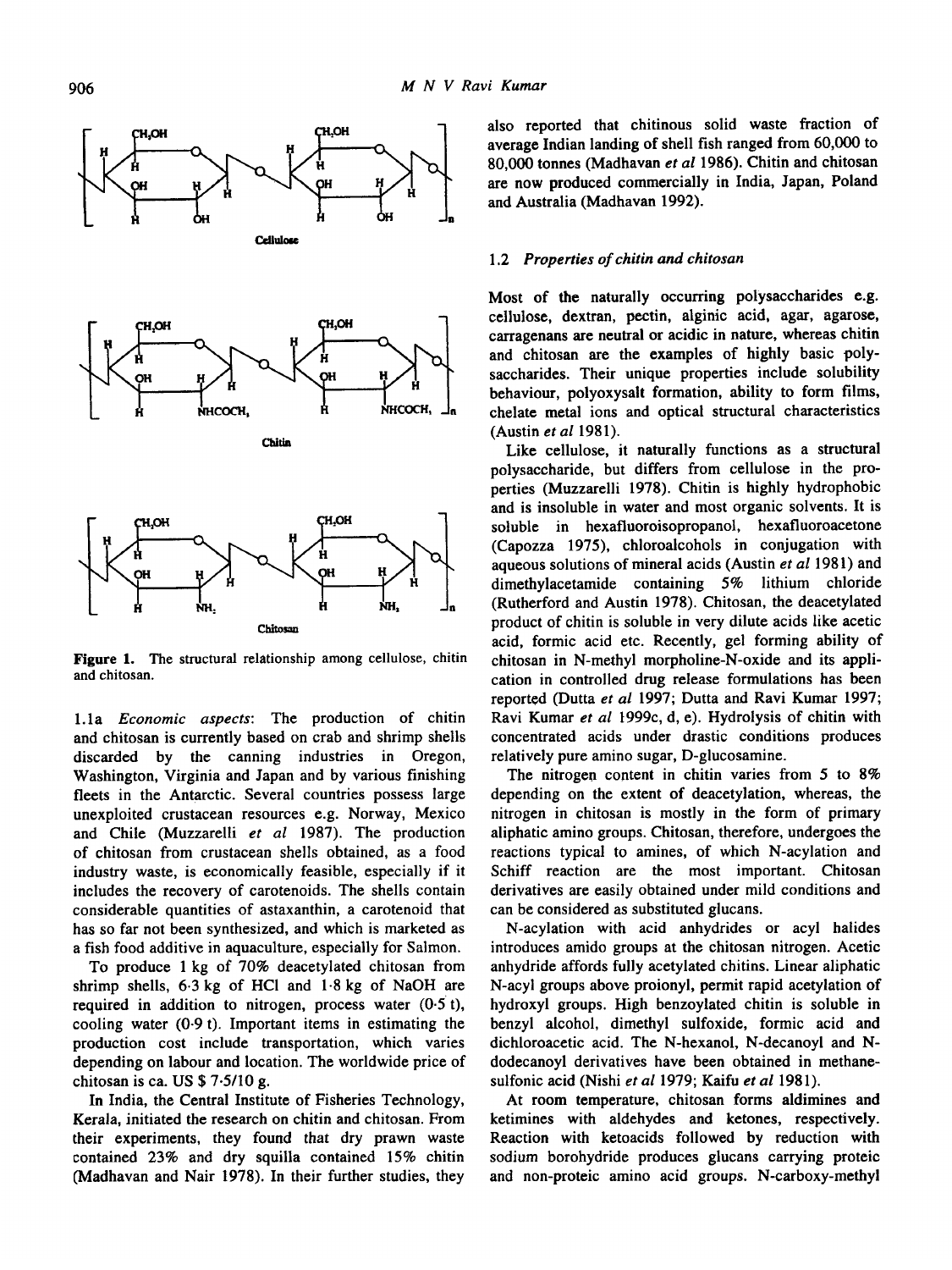chitosan is obtained from glyoxylic acid. Examples of non-proteic amine acid glucans derived from chitosan are the N-carboxybenzyl chitosans obtained from o- and p-phthalaldehydic acids (Muzzarelli *et al* 1982a, b, 1983).

Chitosan and simple aldehydes produce N-alkyl chitosan upon hydrogenation. The presence of the more or less bulky substituent weakens the hydrogen bonds of chitosan; therefore, N-alkyl chitosan swell in water inspite of the hydrophobicity of alkyl chains. They retain the film forming property of chitosan (Muzzarelli 1977).

1.2a *Physical and chemical characterization:* The structural details of cellulose, chitin and chitosan are shown in figure 1. Cellulose is a homopolymer, while chitin and chitosan are heteropolymers. Neither random nor block orientation is meant to be implied for chitin and chitosan. The properties of chitin and chitosan like, origin of material (discussed in previous sections), crystalline form, degree of N-deacetylation, molecular weight, solvents and solution properties have a major role to play in fibre formation.

1.2b *Degree of N-acetylation:* An important parameter to closely examine is the degree of N-acetylation in chitin, i.e. the ratio of 2-acetamido-2-deoxy-D-glucopyranose to 2-amino-2-deoxy-D-glucopyranose structural units. This ratio has a striking effect on chitin solubility and solution properties. Chitosan, the universally accepted non-toxic N-deacetylated derivative of chitin, where chitin is Ndeacetylated to such an extent, that it becomes soluble in dilute aqueous acetic and formic acids. To define this ratio, attempts have been made with IR spectroscopy (Sannan *et al* 1978; Maghami and Roberts 1988), pyrolysis gas chromatography (Lal and Hayes 1984), gel permeation chromatography and ultraviolet spectrophotometry (Aiba 1986), first derivative ultraviolet spectrophotometry (Muzzarelli and Rochetti 1985), circular dichroism measurements (Domard 1987), <sup>1</sup>HNMR spectroscopy (Hirano et al 1981), <sup>13</sup>C solid state NMR (Pelletier *et al* 1990; Raymond *et al* 1993), thermal analysis (Alonso *et al* 1983), various titration schemes (Alonso *et al* 1983; Domszy and Roberts 1985; Raymond *et al* 1993), acid hydrolysis and HPLC (Niola *et al* 1993), separation spectrometry methods (Neugebauer *et al* 1989) and more recently, near-infrared spectroscopy (Rathke and Hudson 1993) and most of these methods have been thoroughly reviewed in literature (Muzzarelli and Rochetti 1985).

1.2c *Molecular weight:* Molecular weight is one of the important properties to be considered in all fibre studies. The weight average molecular weights *(Mw)* of chitin and chitosan have been determined by light scattering (Muzzarelli *et al* 1987). Viscometry is a simple and rapid method for the determination of the molecular weight; the constants  $a$  and  $k$  in the Mark-Houwink equation have

been determined in 0.1 M acetic acid and 0.2 M sodium chloride solution. The intrinsic viscosity is expressed **as:** 

$$
[\eta] = KM^{\alpha} = 1.81 \times 10^{-3} \text{ M}^{0.93}.
$$

To the charged nature of chitosan in acid solvents and chitosan's propensity to form aggregation complexes requires care when applying these constants. Furthermore, converting chitin into chitosan lowers the molecular weight, changes the degree of deacetylation, and thereby alters the charge distribution, which in turn influences the agglomeration. The weight-average molecular weight of chitin is  $1.03^6 \times 10^6$  to  $2.5 \times 10^6$  daltons, but the N-deacetylation reaction reduces this to  $1 \times 10^5$  to  $5 \times 10^5$  daltons (Roberts and Domszy 1982; Domard and Rinaudo 1983).

1.2d *Solvent and solution properties:* Both cellulose and chitin are highly crystalline, interactable materials and only a limited number of solvents are known, which are applicable as reaction solvents. Chitin and chitosan degrade before melting, which is typical for polysaccharides with extensive hydrogen bonding. This makes it necessary to dissolve chitin and chitosan in an appropriate solvent system to spin fibres. Residual solvent must then be either leached or evaporated out of the fibre.

Solution properties of chitin and chitosan have also been studied extensively. For fibre spinning, the objective is to obtain a homogeneous nongel solution with a maximum polymer-to-solvent ratio. For each solvent system, polymer concentration, pH, counterion concentration, and temperature effects on the solution viscosity must be known. The comparative data from solvent to solvent are not available. As a general rule, researchers dissolve the maximum amount of polymer in a given solvent that still retained homogeneity and then spun fibres without further characterization of the solution. A coagulant is required for polymer regeneration or solidification, while casting fibres out of solutions. The nature of the coagulant is also highly dependent on the solvent and solution properties as well as the polymer used.

#### *1.3 Wet spinning*

The process of wet spinning has been reviewed by many researchers (Paul 1968; Moncreiff 1970; Ziabicki 1985). However, it is important to visualize the wet spinning process to understand chitin and chitosan fibre spinning. A schematic representation of wet spinning process is shown in figure 2. Usually, the spin dope is inserted in a spin cylinder and is pushed downward by a piston to extrude a liquid jet through a spinneret. This can be accomplished continuously by screw extruder. The liquid jet may be immersed directly into a coagulation bath or it can also go through an inert gas gap first. The purpose of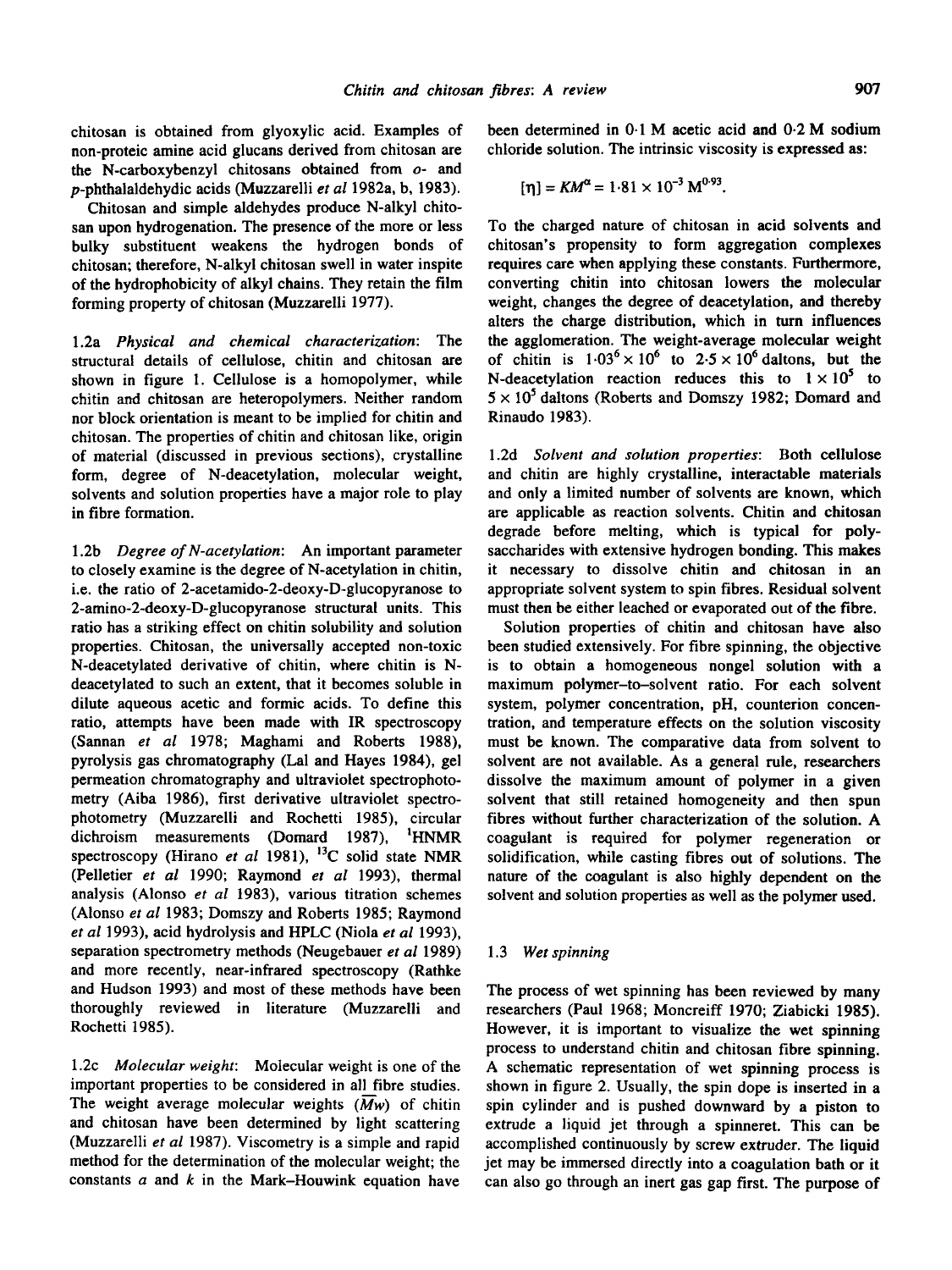

**Figure** 2. Schematic representation of wet spinning system.

gas gap and coagulation baths is to solidify the fibre by setting up a skin through which the solvent inside the fibre can diffuse. The first set of roller winds up the fibre and can give the initial draw. One or two additional baths can be used for solvent removal and washing. They can also be used to provide additional fibre drawing under wet conditions. The draw step does not have to occur to polymer chain alignment. Either or all baths can be necessary to remove residual solvent. While spinning fibres, the important need to be considered next to spinning solution composition are dimensions of the spinneret/coagulation bath and the draw ratio.

## **2. Chitin and its derivatives in fibre formation**

#### *2.1 Natural microfibriller arrangement*

Chitin has been known to form microfibrillar arrangements in living organisms. These fibrils are usually embedded in a protein matrix and have diameters from 2.5 to 2.8 nm. Crustacean cuticles possess chitin microfibrils with diameters as large as 25 nm. The presence of microfibrils suggest that chitin has characteristics which make it a good candidate for fibre spinning. To spin chitin or chitosan fibres the raw polymer must be suitably redissolved after removal of extraneous material such as calcium carbonate and proteins, which encase the microfibrils.

#### 2.2 *Fibre formation--in retrospection*

Numerous methods of spinning chitin fibres have been reported since Von Weimarn reported the first solutions of chitin that could be formed into a "ropy-plastic" state in 1926. He prepared the solution using inorganic salts capable of strong hydration (Weimarn 1926a, b), such as LiCNS, Ca  $(CNS)_2$ , CaI<sub>2</sub>, CaBr<sub>2</sub>, CaCl<sub>2</sub> etc. After that, many solvent systems including organic or mixture of inorganic salts and organic solvents came into existence.

The problems in dissolving chitin have been pointed out as early as 1926 (Kunike 1926). To help in the dissolution of chitin, it was N-deacetylated in 5% caustic at 60°C for 14 days. Another procedure for the Ndeacetylation was to place the chitin in an autoclave for 3 h at 180°C and 10 atm pressure. He also pointed out that 6 to 10% solids of N-deacetylated chitin can be brought into acidic solutions at room temperature. Aqueous acetic acid was found to be suitable for this purpose.

After sending polymer solutions through filter presses to remove impurities, fibres were spun. Chemicals incompatible with chitin were suggested as coagulants. The resultant fibres were washed and dried under tension. The final product fibres had a round to heart-shaped cross-section with a tensile breaking load of 35 kg/mm<sup>2</sup> (345 Pa). The fibres possessed a dull luster similar to natural silk, leading to the suggestion that the Ndeacetylated chitin fibres would make good artificial hair. The collection and recycling of chitin from small-scale consumers was also suggested. Kunike made an early patent application on plastic masses of chitin on this procedure at the Kaiser-Wilhelm-Institut fuer Fasertoffchemie in 1926 (Kunike 1926).

Two scientists reported a procedure for producing fibres by dissolution of chitin at 95°C in presaturated solutions of lithium thiocyanate (saturated at 60°C) (Clark and Smith 1936). No tensile properties or solution concentrations were reported. However, X-ray analysis showed a high degree of orientation. Solvent removal was not successful even at 200°C. Lithium iodide was implied to have behaved in the same manner. A ratio of 5-mole lithium thiocyanate per mole anhydroglucose unit was found to exist. This is comparable to the cellulose-lithium thiocyanate compound. Cellulose solubility and the role of solvate/salt complexes have been reviewed in detail (Hudson and Cuculo 1980: Dawsey and McCormick 1990).

#### 2.3 *Novel solvent spin systems*

2.3a *Halogenated solvent spin system: In* 1975 Austin suggested organic solvents containing acids (chloroethanol and sulphuric acid) for the direct dissolution of chitin. The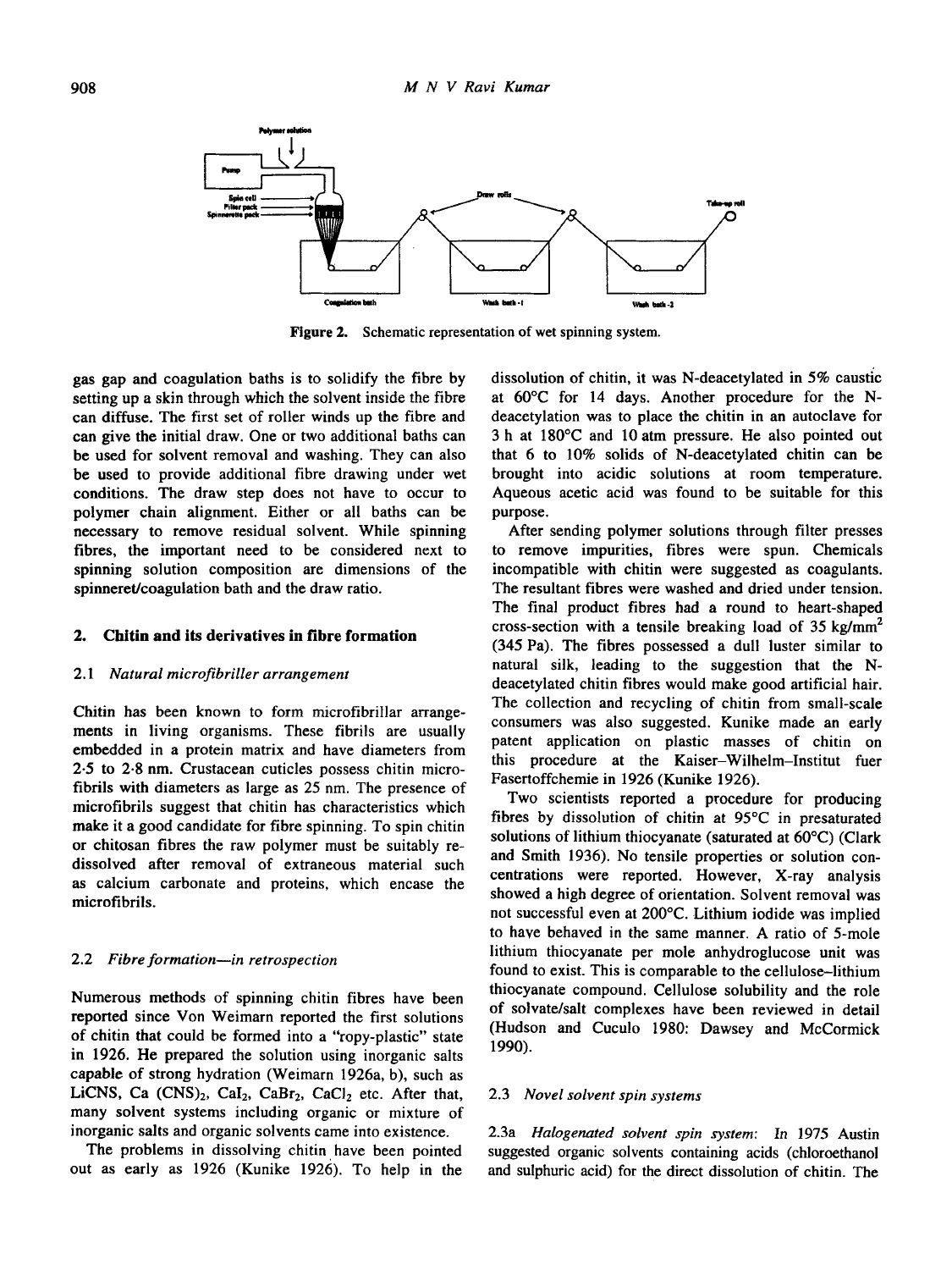precipitation of chitin in fibrillar form in water, methanol, or aqueous ammonium hydroxide was mentioned, but no fibre tensile data were presented (Austin 1975a, b).

In 1975 Brine and Austin suggested trichloroacetic acid (TCA) as a chitin solvent. Chitin was pulverized and 2 parts by weight were added to 87 parts by weight of a solvent mixture containing 40% TCA, 40% chloral hydrate (US Department of Justice, Drug Enforcement Agency, class IV controlled substance), and 20% methylene chloride over a period of  $30-45$  min. A filament was extruded from this solution using a hypodermic needle and acetone as the coagulant. The filament was then neutralized with potassium hydroxide (KOH) in 2 propanol followed by washing in deionized water. The filaments were then cold drawn. Two tensile breaks were taken at 60% relative humidity and room temperature. The first was from a filament with a cross-section of  $0.08 \times 0.10$  mm, yielding a tensile strength of 72 kg/mm<sup>2</sup> (710 Pa) and a breaking elongation of 13%. The second filament had a cross-section of  $0.014 \times 0.740$  mm, indicating a collapsed core structure. It had a tensile strength of 104 kg/mm<sup>2</sup> (1026 Pa) and a breaking elongation of 44% (Brine and Austin 1975). Syringing a filament cannot be interpreted as conclusive evidence for a possible wet spinning process. While syringe extrusion might indicate the selection of a coagulant, rather it would be surprising to obtain meaningful tensile data. Shear forces in a spinneret are much greater than those experienced in a syringe tip.

Kifune and co-workers suggested dissolving chitin in TCA and a chlorinated hydrocarbon such as chloromethane, dichloromethane, and 1,1,2-trichloroethane. The TCA concentration should be kept between 2.5 and 75% by weight. A concentration range between 1 and 10% chitin was suggested as well as dissolution below room temperature. Fibres were extruded through a spinneret of diameter 0.04 and 0.06 mm into an acetone coagulation bath followed by a methanol bath. The tensile strength of dried filaments were in the range 1.67-3.1 g/d with an elongation from 8-7 to 20%. The strength of the fibres was improved by leaving them in 0.5 g/L aqueous caustic solution for 1 h. The resultant tensile strengths were 2.25-3.20g/d with elongations of 19-2-27-3%, respectively (Kifune *et al* 1987). Kifune and co-workers further suggested that these chitin filaments were suitable as absorbable surgical sutures (Kifune *et al* 1990). However, TCA is very corrosive and degrades the polymer molecular weight. The breaking elongations suggest that the halogenated solvents act as plasticisers.

Fuji Spinning Company dissolved chitosan in a mixture of water and dichloroacetic acid (DCA). The 6.44% chitosan acetate salt solution viscosity was 410 poise. The dope was extruded through a platinum nozzle (30 holes of  $0.2$  mm diameter each) into basic  $CuCO<sub>3</sub>-(NH<sub>4</sub>)OH$ solution to form fibres. Denier and tensile properties were not reported (Fuji Co. 1984).

Capozza (1975) suggested a combination of hexafluoroisopropanol and hexafluoroacetone sesquihydrate as a solvent system. Chitin was spun into fibres using this system. Dry spinning was accomplished by heating a solution containing chitin and 97 parts hexafluoroisopropanol to 55°C and extruding through a spinneret having 16 capillaries of 0.1 mm diameter. The fibres were autoclaved by steam but no tensile properties were given. Wet spinning was accomplished by extruding a 3% solution of chitin in hexafluoroacetone sesquihydrate into an acetone coagulation bath. The solution was further washed with acetone and then dried and drawn. Comparative tensile strengths were not reported (Capozza 1976a, b; 1978a, b). Both solvents are highly toxic (hexafluoroisopropanol orl-mus  $LD_{50} = 600$  mg/kg) which makes complete solvent recovery imperative.

Tokura *et al* (1979) used a combination of FA, DCA, and isopropylether as a solvent system. Chitin was cycled several times from  $-20^{\circ}$ C to room temperature in FA, followed by the addition of a small amount of DCA. Isopropylether was then added to reduce the solution viscosity to below 199 poise. Different coagulation systems were used as shown in table 1. Table 2 shows **the**  filament tensile properties (Tokura *et al* 1979). Dry tenacities were below 1.59 g/d and no elongations above 4.3% were obtained. It is noteworthy that the wet strength drops to below 0.50 g/d but that the elongation increases to as high as 13%.

A TCA/dichloromethane spin system is also described by the Unitika Co., Ltd. Three parts chitin were dissolved in 50 parts TCA and 50 parts dichloromethane by weight. The defoamed dope was extruded into acetone before wind-up. The bobbins were neutralized with KOH, washed with water, and dried. The fibres had a tensile strength of 2 g/d and 0.5-20 denier (Unitika Co. Ltd 1982a).

Unitika Co., also used the TCA-chloral hydrate dichloroethane solvent system for chitin. Five parts chitin were dissolved in 100 parts of a 4 : 4 : 2 TCA : chloral hydrate:dichloroethane solvent mixture and extruded through a 0.06 mm nozzle into acetone. The fibres were treated with methanolic NaOH. The optimum fibres gave tenacity of 3.2 g/d with an elongation of 20% (Unitika Co. Ltd 1982b). Unitika Co. followed this up with another patent using a 60 : 40 TCA : trichloroethylene spin dope mixture. Tensile properties were unavailable (Unitika Co. Ltd 1982c). In 1983 Unitika Co. showed that a dope consisting of 3 parts chitin, 50 parts TCA, and 50 parts dichloromethane could be spun at a rate of 1.7 ml/min under  $25 \text{ kg/cm}^2$  pressure into acetone to form filaments. The extrusion die had 50 holes of 0.07 mm diameter each. This indicates a jet velocity of 8-8 m/min and a take-up of 5 m/min. The coagulation bath was maintained at 18°C. The filaments were washed with acetone at 18°C for 10 min rewound at 4.5 m/min, then neutralized, washed and dried. The multifilament product had a total denier of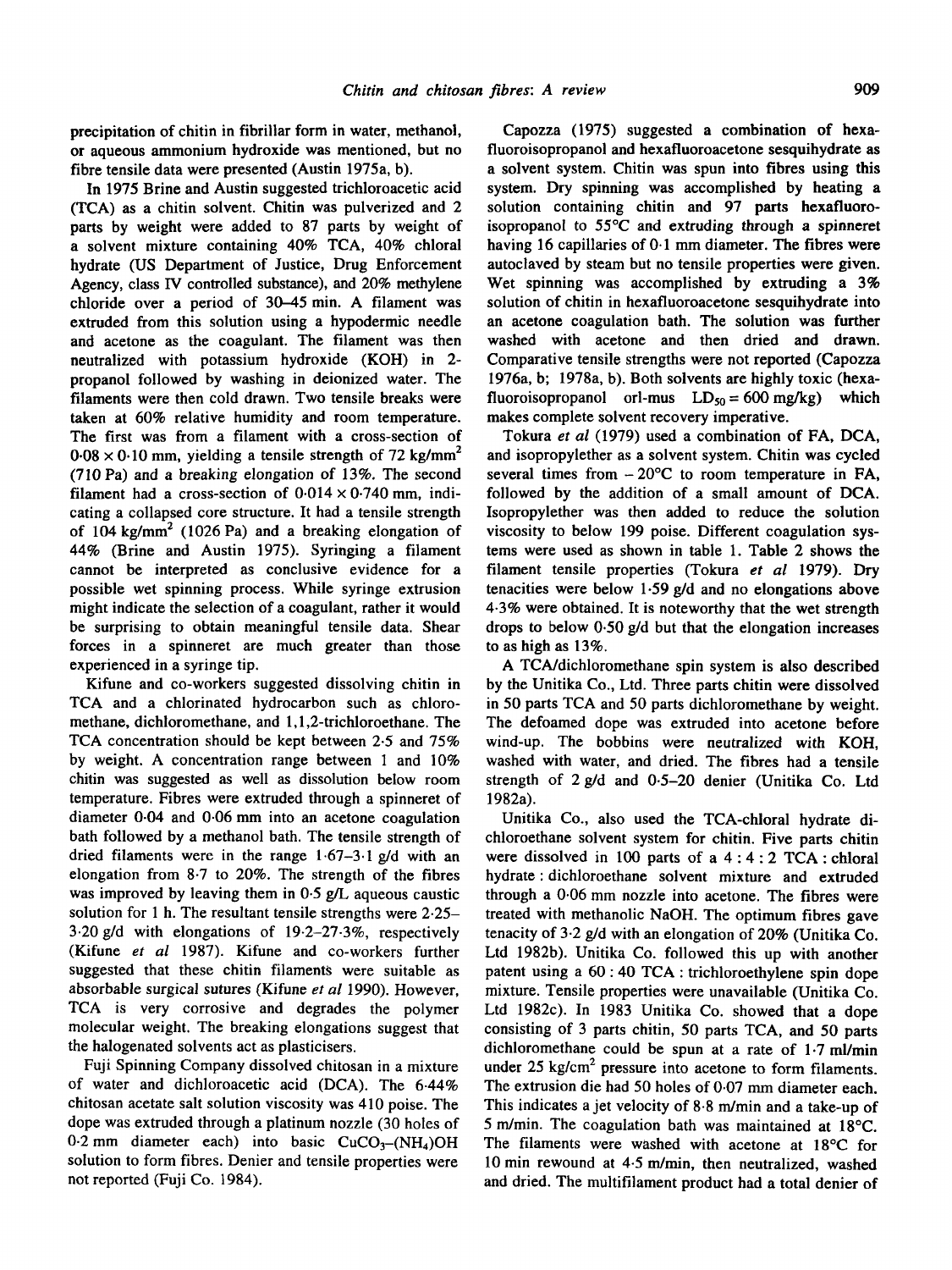150 with a tenacity of 2.65 g/d (Unitika Co. Ltd 1983a). A similar system using 4 parts chitin in the same solvent but a 40-hole die of 0.08 mm diameter each was also used. The jet velocity was 10.4 m/min into a 25°C acetone bath. A. rewinding at 7 m/min followed the first takeup roll at 5 m/min. The total denier was  $175$ ; however, no tensile properties were reported (Unitika Co. Ltd 1983b).

Some of the halogenated solvent systems attained dry tenacities of above 3 g/d; however, the low wet tenacities were still undesirable. Although the fibre characterization was much better for these systems, the polymer characterization lacked molecular weight as well as degree of N-acetylation formation. Solution properties would be hard to obtain due to rapid chitin degradation in these solvents. Although anhydrous coagulation baths were used and compared, fibres were neutralized in aqueous media. A study in completely anhydrous systems would be of interest, since it may lead to more densely consolidated fibres. The implementation of these spin systems represents a problem due to the nature of the solvents. TCA and DCA are corrosive and degrade the polymer upon short exposures. Chlorohydrocarbons are increasingly environmentally unacceptable solvents. Hexafluoroisopropanol and hexafluoroacetone sesquihydrate are toxic. Formic acid can act as a sensitizer.

|                         |                                     |             | Sample number                               |                 |       |                                |                   |                        |  |
|-------------------------|-------------------------------------|-------------|---------------------------------------------|-----------------|-------|--------------------------------|-------------------|------------------------|--|
|                         |                                     |             | 31                                          | 56              | 79    | 80                             | 61                | 62                     |  |
| Spin condition:         | Solvent <sup>a</sup> $(v/v)$        |             | <b>FA-DCA</b><br>(92:8)                     |                 |       | <b>FA-DCA-iPE</b><br>(83:11:5) |                   | FA-DCA-iPE<br>(92:5:3) |  |
|                         | Conc. $(w/v)$                       |             | $3-0$                                       | 4.0             | 3.8   | 3.8                            | 4.6               | 4.6                    |  |
| Spinning pressure       | $1.0 - 1.3$ (kg/cm <sup>2</sup> )   |             |                                             |                 |       |                                |                   |                        |  |
| <b>Nozzle</b>           | Platinum, 0.09 mm $\phi$ , 50 holes |             |                                             |                 |       |                                |                   |                        |  |
| Coagulation bath:       | 1st EtOAc<br>(31)                   | iPE<br>(56) | Ace<br>(79)                                 | Ace-iPE<br>(80) |       | EtOAc<br>(61)                  | EtOAc-iPE<br>(62) |                        |  |
|                         |                                     |             | 2nd EtOH 50% AcOH : EtOH (2 : 5) cold water |                 |       |                                |                   |                        |  |
| Stretching bath         |                                     |             | Water 60°C                                  |                 |       |                                |                   |                        |  |
| 1st roller, m/min       | 5.6                                 | 5.2         | 6.5                                         |                 | 6.2   |                                | 6.2               |                        |  |
| 2nd roller, m/min       | 7.3                                 | 5.8         | 7.8                                         |                 | $8-0$ |                                | $8-4$             |                        |  |
| <b>Elongation</b> ratio | 1.32                                | $1-10$      | 1.20                                        |                 | 1.29  |                                | 1.35              |                        |  |

| Table 1.<br>Spinning conditions for chitin fibres. |  |  |
|----------------------------------------------------|--|--|
|----------------------------------------------------|--|--|

(Source: Tokura *et al* 1979)

~Abbreviations: FA formic acid, DCA dichloroacetic acid, iPE isopropylalcohol, EtOAc ethylacetate, ACe acetone, AcOh acetic acid, cold water 12-14°C

|  | <b>Table 2.</b> Properties of chitin fibres. |  |  |  |
|--|----------------------------------------------|--|--|--|
|--|----------------------------------------------|--|--|--|

|                              | Sample number |        |        |       |        |        |  |
|------------------------------|---------------|--------|--------|-------|--------|--------|--|
|                              | 31            | 56     | 61     | 62    | 79     | 80     |  |
| Tenacity, g/d:               |               |        |        |       |        |        |  |
| Dry $(20^{\circ}C, 65\%R.H)$ | 1.32          | 0.68   | 1.33   | 1.02  | $1-26$ | 1.59   |  |
| Wet (20°C, 65%R.H)           | 0.18          | 0.23   | 0.27   | 0.14  | 0.16   | 0.23   |  |
| Wet (20°C, 100%R.H)          | 0.18          | 0.23   | 0.50   | 0.40  | 0.27   | 0.37   |  |
| Elongation %:                |               |        |        |       |        |        |  |
| Dry $(20^{\circ}C, 65\%R.H)$ | 2.7           | 2.9    | 4.3    | 2.8   | $3-4$  | 2.7    |  |
| Wet (20°C, 65%R.H)           | 7.8           | 10-8   | 8.6    | 4.6   | 4.6    | 3.6    |  |
| Wet (20°C, 100%R.H)          | 7.1           | 13.0   | 10-1   | 8.8   | 6.8    | 7.5    |  |
| Knot strength, g/d           | 0.45          | 0.45   | 0.24   | 0.11  | 0.12   | 0.08   |  |
| Density, $g/cm3$             | 1.382         | 1.347  | 1.385  | 1.384 | 1.395  | 1.397  |  |
| Moisture recovery%           | 12.9          | $13-0$ | 14 - 1 | 14.7  | 12.9   | $14-0$ |  |
| Denier, d                    | 25.5          | 3.2    | $2-1$  | 2.0   | $2-0$  | $3-0$  |  |

(Source: Tokura *et al* 1979)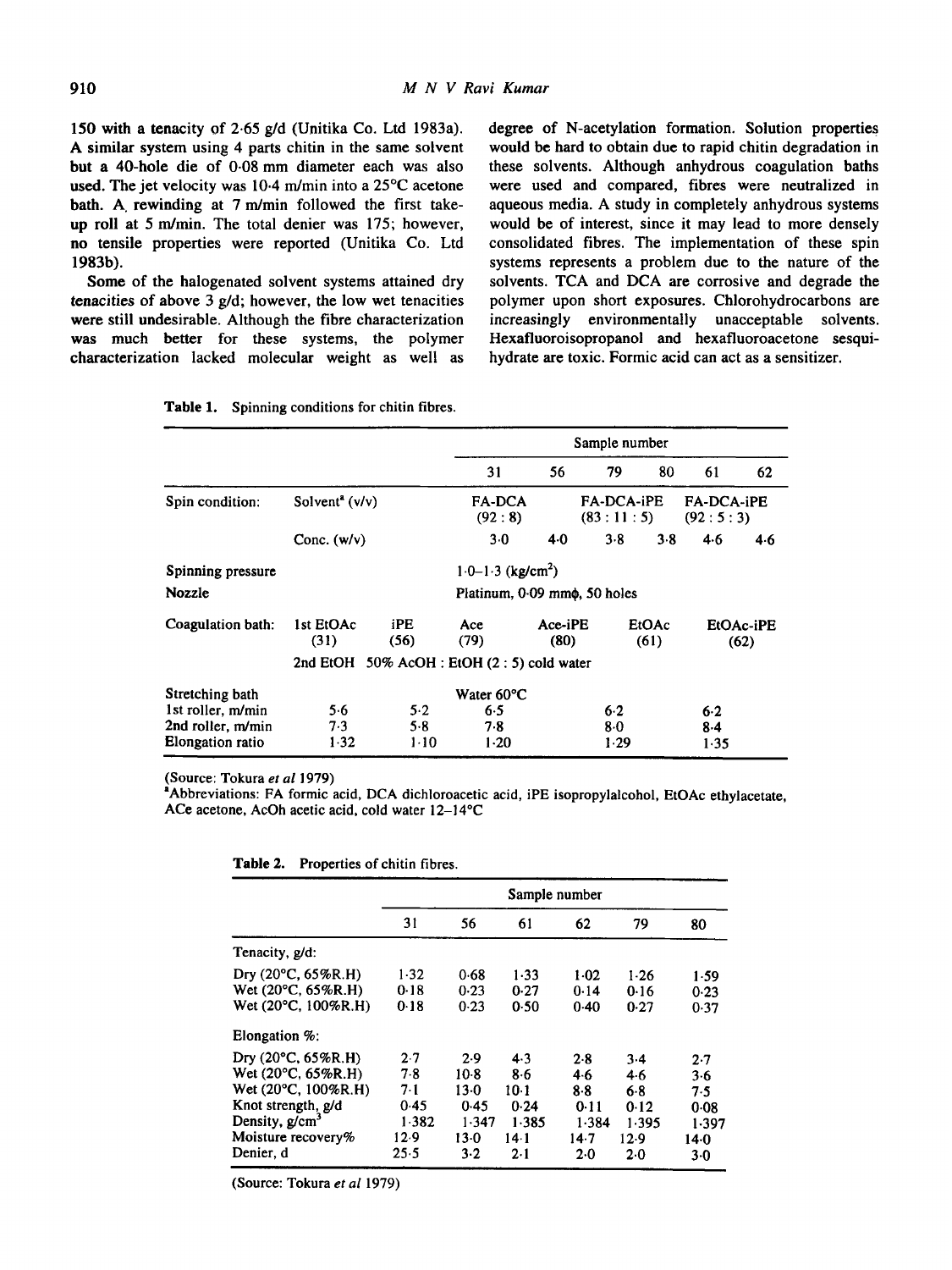2.3b *Amide-LiCl system:* In 1978 Rutherford and Austin published Marine Chitin properties and Solvents. This summarized the problems encountered in finding a solvent system for chitin. Austin suggested N,N-dimethylacetamide (DMAc)-5% LiCI or N-methyl-2-pyrrolidone (NMP)-5% LiCI as solvents for chitin. A solution of 5% w/v was obtained within 2 h with these systems. A filament was extruded from the solution using a 15 gauge needle into an acetone coagulation bath. This was followed by more washing and drawing in acetone. The final filament was washed in deionized water. Tensile properties were obtained at 60% RH and room temperature at an applied stress of 0-1 cm/min. The resultant dry tensile strengths for different crab and shrimp species ranged from 24 to  $60 \text{ kg/mm}^2$  (236–592 Pa). Austin published another comprehensive paper in which he elaborated on chitin solvents but not fibres (Austin 1984).

Kifune *et al* (I984) also dissolved chitin in an amide-LiCI solution. The solution was extruded through a 0.05 mm spinneret into a butylalcohol coagulant. The dry tensile strength of the fibres was  $50 \text{ kg/mm}^2$  (493 Pa). Kifune *et al* (1987, 1990) also elaborated on this spin system. A spin dope concentration of 1 to 10% in NMP of DMAc-LiCI is suggested with an alcohol coagulation bath followed by a draw bath and further washing.

Several other Japanese patents also used the DMAc-LiCI spin system. Unitika Co. claimed fibres spun from a solution containing 0.5 g chitin, 8 g LiCI, and 100 g DMF. The viscosity of the solution was 50-600 centipoise at 30°C depending on the chitin concentration. A 3% chitin dope in a  $20:1$  DMF: LiCl solvent was spun through a die of 50 holes of 0-08 mm diameter each into an isobutanol coagulation bath at 10 m/min. This gave 61 denier fibres with tenacities of 3.81 g/d after washing and drying (Unitika Co. Ltd 1983c). This was followed by spinning a 3-5% chitin solution dissolved in a 25:3 NMP:LiCI solution into 70°C isobutanol. No tensile properties were reported. Unitika Co. (1984a) also reported a 58 denier filament with a tenacity of 4.25 g/d by spinning a dope consisting of 11 g chitin and 200 g of 8% LiCI in NMP solution. The coagulant was isobutanol. Along the same lines, a dope was prepared containing 3 g chitin and 200 g of saturated LiCI in dimethylacetamide solution. To this dope another 0.5 g LiC1 was added before spinning into isobutanol. The final 65 denier filament had a tenacity of 4.18 g/d (Unitika Co. Ltd 1984b). It is unclear if this high denier was for fibres or multifilaments; in general, high denier fibres result in poor tensile properties.

A group of Russian researchers spun chitin fibres out of DMAc/NMP solutions containing 5% chitin and 5% LiCI (based on chitin content). The fibres were drawn in a 50 : 50 ethanol : ethylene glycol bath, giving average yield strength of 390 MPa with 3% elongation. An initial modulus of 2 GPa was also reported. Scanning electron microscopy showed fibres with a round fibrillar crosssection (Sukhanova *et al* 1989). A follow-up study showed a decrease in the elasticity modulus and relative elongation with the increase in degree of N-acetylation (12-30%). From X-ray analysis, an increase in the amount of amorphous regions was observed with the increase in degree of acetylation (Nud'ga *et al* 1991).

The amide-lithium systems showed some of the best dry tenacities although they still lacked adequate wet tenacities. The low wet tenacities were probably due to low crystalline and poor consolidation of the fibre. The fibres and spin dopes were well characterized but the polymers used to prepare these dopes were not. Some coagulation studies were carried out but a clear comparison could not be made. A very real problem with this spin system is the removal and recovery of lithium from the fibre. The lithium acts as a Lewis acid by solvating the chitin amide group. It is unclear if this can be completely reversed through washing, once the fibres have formed.

2.3c *Amine oxide/water system:* Attempts have been made to develop a process for chitosan fibres by direct dissolution using a novel solvent system (NMMO/ $H_2O$ ), but no interesting tensile data were obtained from these preliminary investigations (Dutta and Ravi Kumar 1997).

# **3. Applications of chitin and chitosan fibres**

#### *3.1 Chitin and chitosan-based dressings*

Chitin and chitosan have many distinctive biomedical properties and have been applied in many different industrial areas (Ravi Kumar *et al* 1999). However, chitin-based wound healing products are still at the early stage of research (Le et al 1997).

Sparkes and Murray (1986) developed a surgical dressing. This dressing is made of chitosan-gelatin complex. The procedure involves dissolving the chitosan in aqueous acetic acid, maintaining pH of the solution of about 2-3, followed by adding the gelatin dissolved in water. The weight ratio of chitosan and gelatin is  $3:1$  to **1 :** 3. To reduce the stiffness of the resulting dressing a certain amount of plasticisers such as glycerol/sorbitol could be added to the mixture. Dressing film was cast from this solution on a fiat plate and dried at room temperature. It was claimed that in contrast to the conventional biological dressings this experimental dressing displayed excellent adhesion to subcutaneous fat.

Nara *et al* (1987) patented a wound dressing comprising a nonwoven fabric composed of chitin fibres made by wet spinning technique. In one of the examples, chitin powder was ground to 100 mesh and treated in 1N HCI for 1 h at 4°C. It was then heated to 90°C where it was treated for 3 h in a 3% NaOH solution to remove calcium and protein in the chitin powder, and rinsed repeatedly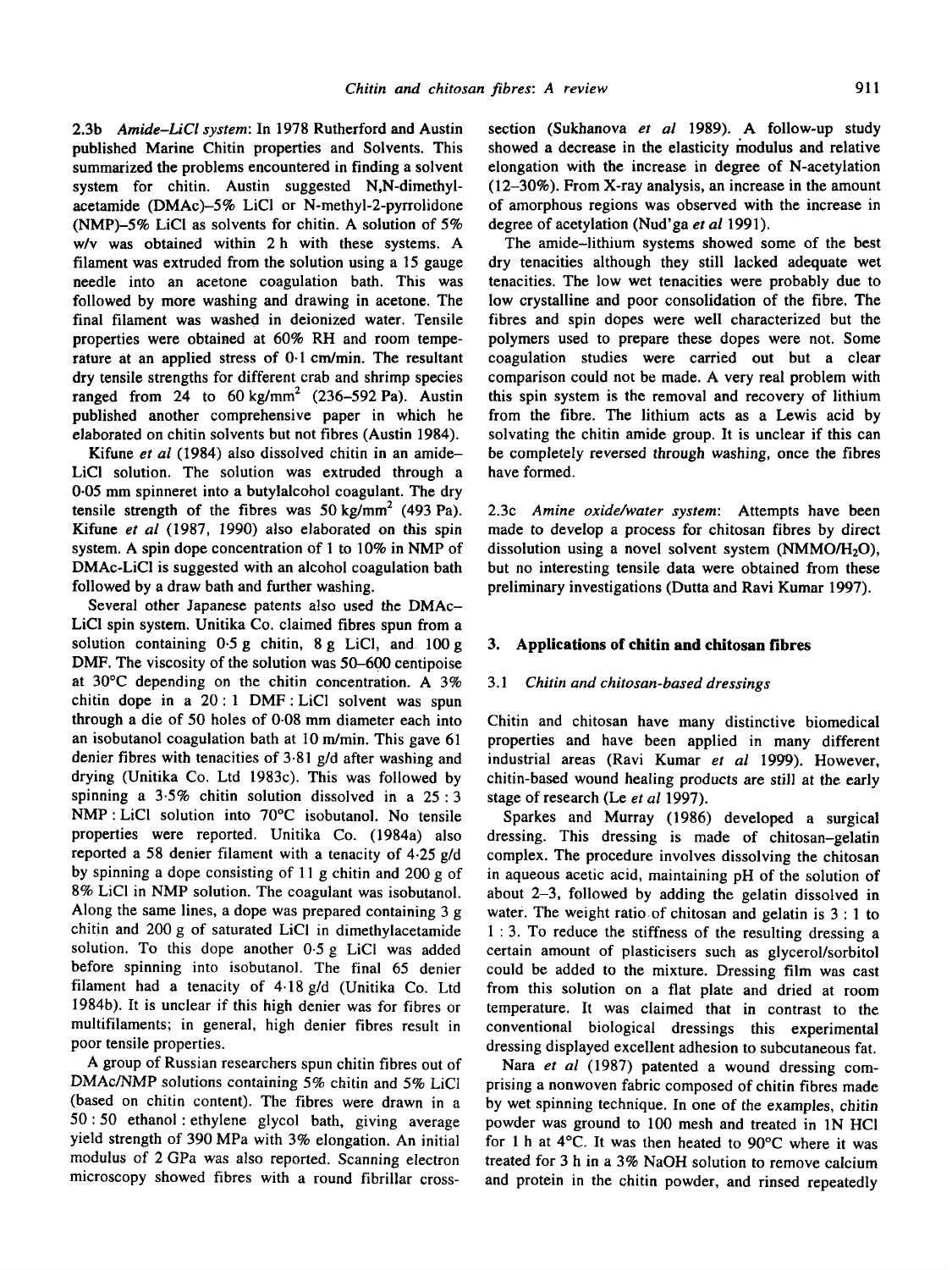followed by drying. The resultant chitin had a viscosity of 256 cP at 30°C when it was dissolved in a dimethylacetamide solution containing 8 wt% lithium chloride to form a 0.2 wt% solution. The chitin was dissolved in a dimethylacetamide solution containing lithium chloride of 7 wt% to form a 7% dope. After filtering and holding to allow defoaming to occur, the dope was transformed to nozzle having a diameter of 0-06 mm and 200 holes from a charged tank under pressure by a gear pump and extruded into butanol at 60°C at the rate of 2.2 g/min. The chitin was coagulated and collected at the speed of 10 m/min. The resultant strand was rinsed with water and dried to obtain a filament of 0.74 dtex with strength of 2.8 g/den. The filaments were then cut into staple fibres. Nonwoven dressings were made by using polyvinyl alcohol as a fibrous binder.

In 1988 Kifune *et al* developed a new wound dressing, Beschitin W, composed of chitin nonwoven fabric and has been proved to be beneficial in clinical practice.

Kim and Min (1988) have developed a wound covering material from polyelectrolyte complexes of chitosan with sulfonated chitosan. It is proposed that wound healing is accelerated by the oligomers of degraded chitosan by tissue enzymes and this material was found to be effective in regenerating the skin tissue of wound area.

Biagini *et al* (1991) developed a chitosan derivative, Ncarboxybutyl chitosan derivative used in dressing for treating the plastic surgery donor sites. The solution of Ncarboxybutyl chitosan was dialyzed and freeze-dried to produce  $10 \times 20 \times 0.5$  cm<sup>3</sup> soft and flexible pad, which was sterilized and applied to the wound. They reported that this dressing could promote ordered tissue regeneration compared to control donor sites, better histoarchitectural order, better vascularization and the absence of inflammatory cells were observed at the dermal level, whilst fewer aspects of proliferation of the malpighian layer were reported at the epidermal level (Biagini *et al*  1991).

Another research group at the British Textile Technology Group (BTTG) patented a procedure for making chitin based fibrous dressing (Sagar *et al* 1985, 1986, 1987, 1991). However, in their method the chitin/ chitosan fibres were not made by the traditional fibrespinning technique and the raw materials were not from shrimp shell but from microfungi instead. Their procedure can be summarized as follows: (a) Micro-fungal mycelia preparation from culture of *Mucor mucedo* growing in a nutrient solution, (b) culture washing and treatment with NaOH to remove protein and precipitate chitin/chitosan, (c) bleaching and further washing, (d) preparation of the dispersion of the fibres using paper-making equipment, and (e) filtration and wet-laid matt preparation; mixing with other fibres to give mechanical strength.

This is a novel method, which uses non-animal source as the raw material, and the resulting microfungal fibres are totally different from the normal spun fibres. Their

structures seem to be irregular and highly branched. The fibres are unmanageably brittle when they are allowed to dry and a plasticiser has to be associated with the whole process and a wet-laid matt is the basic product.

Muzzarelli (1995) recently introduced another chitosan derivative, which was believed to be very promising in medical applications. This derivative is 5-methylpyrrolidinone chitosan, which was made by a series of chemical reactions. He claimed that this polymer is compatible with other polymer solutions including gelatin, poly(vinyl alcohol), poly(vinyl pyrrolidone) and hyaluronic acid. The advantages claimed by the inventor include healing of wounded mensicai tissues, healing of decubitus ulcers, depression of capsule formation around prostheses, limitation of scar formation and retraction during healing. Some wound dressing samples were prepared in his work from the aqueous solution of this 5-methylpyrrolidinone chitosan, which was dialyzed and laminated between stainless steel plates and freeze-dried to yield fleeces. It is also claimed that this material could be fabricated into many different forms, such as filaments, nonwoven fabrics, etc. Once applied to a wound, 5-methylpyrrolidinone chitosan becomes immediately available in the form of oligomers produced under the action of lysozyme.

Another chitin derivative, dibutyrylchitin, was spun into fibre recently by a research group at the University of Leeds. Dibutyrylchitin was prepared by treatment of krill chitin with butyric anhydride in the presence of perchloric acid as a catalyst. The reaction was carried out at 25-30°C. Samples of polymers with high molecular weights enough to form fibres were obtained, and dibutyrylchitin fibres were made by a simple method of dry spinning 20-22% solution in acetone. The results showed that the fibres had tensile properties similar to or better than those of chitin did and some chitin derivatives did. An attempt to convert dibutyrylchitin fibres to chitin fibres was made. It was claimed that chitin fibres with good tensile properties could be obtained by alkaline hydrolysis of dibutyrylchitin fibres without destroying the fibre structure (Szosland and East 1995). However, no information was given about the uses of this fibre.

As far as chitin-based commercial wound dressings are concerned, one product (Beschitin®, Unitika) in Japan is commercially available, which is a nonwoven fabric manufactured from chitin filaments. At present, very few commercial dressings based on chitin or chitosan fibres are available in the market.

#### 3.2 *Colour removal from textile mill effluents*

Colour, which contributes so much to the beauty of nature, is essential to the attractiveness and acceptability of most products used by modern society (Ravi Kumar and Dutta 1996). Textile wet processing operations produce high volumes of effluent wastewater of varied composition, often containing salts plus organic sur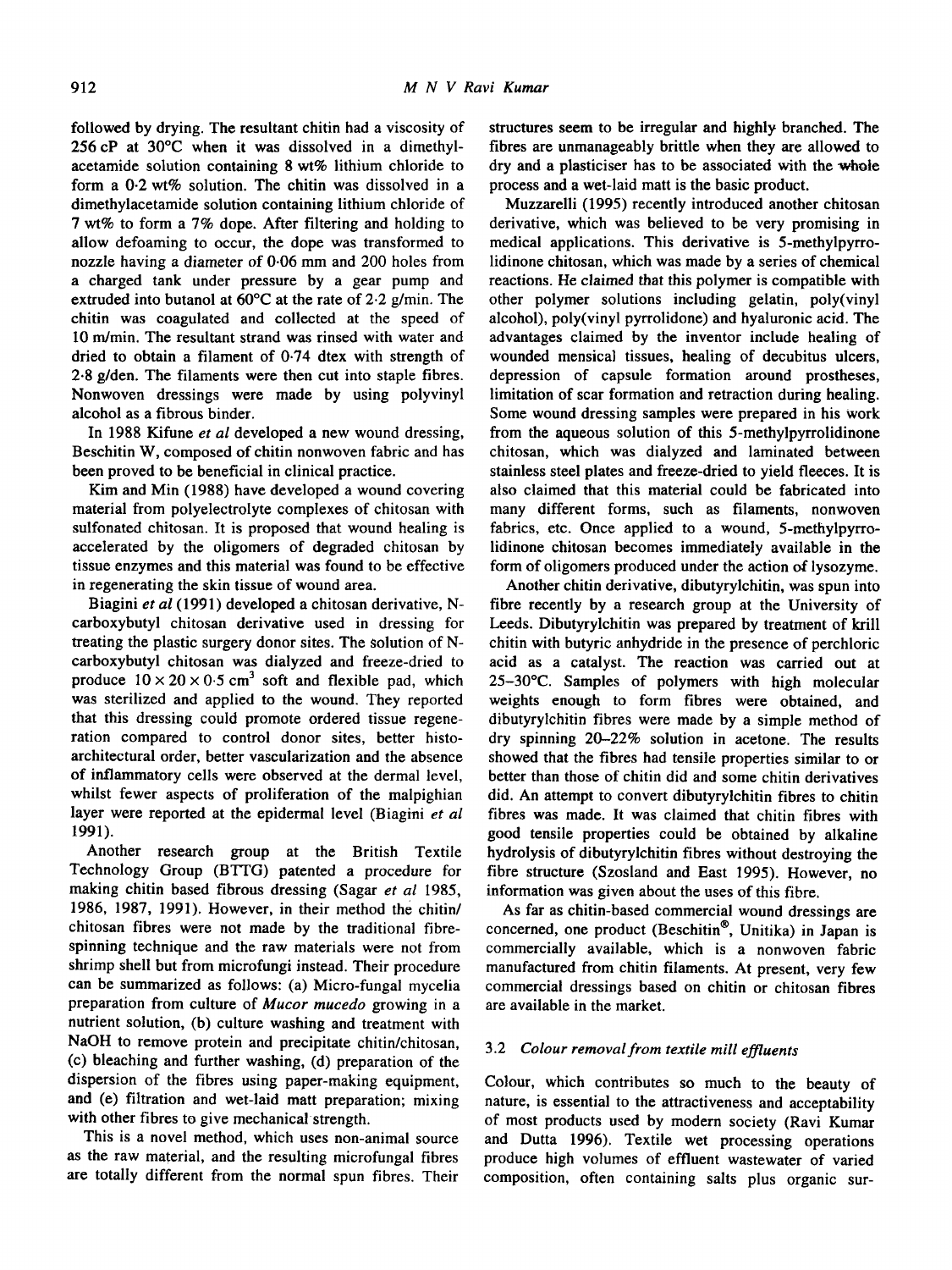factants, solvents and dyes. Since mid 1970s, colour pollution regulations have been 'on the books', but until recently have not been enforced. The textile industry's continuing concern for the environmental and desire to be better corporate citizens has brought reviewed emphasis on environmentally friendly products and production using technologies focusing on either source reduction (Dutta and Ravi Kumar 1998) or improved waste treatment (Ravi Kumar *et al* 1998b).

Much can still be done on both fronts and no single technique is likely to solve all problems, especially in the area of colour pollution control (Smith *et al* 1993). Mounting pressure on the textile industry to treat dye house effluents has led to a host of new and old technologies competing to provide cost-effective solutions. Among the oldest of methods for treatment of wastewater is the use of adsorbents derived from biological matter or biomass. Because of its low cost widespread availability, biomass has often been investigated with some promising results (Groff 1992, 1993; Cooper 1993; Reife 1993; Joseph 1994).

Experimental studies have demonstrated the possibility of using activated carbon particles, peat chitin and silica. All these adsorbents are of granular form. Since the adsorption capacities of the above adsorbents are not very large and the elution of the dyes is not easy, the viability of such a process depends on the development of an improved adsorbent.

Yoshida *et al* (1991) presented the equilibrium isotherms for the adsorption of dye anions (acid dye and direct dye) and dye cations (basic dye) on non-crosslinked chitosan fibres, and showed that at  $pH \equiv 7$ , the amounts of the dye anions absorbed on chitosan fibres were extremely large while the dye cations were not absorbed to any significant extent.

Chitosan is very stable in neutral and alkaline solutions, and can be safely used in solutions of  $pH \ge 7$ . However, chitosan is soluble at low pH, especially in organic acids, and this precludes the use of this material as an adsorbent under acidic conditions. To overcome this disadvantage and improve its acid and chemical stability, Yoshida *et al*  (1993) again reported a novel method for preparation of crosslinked chitosan fibres and studied their adsorption behaviour on acid dyes. From their studies, they conclude that, the adsorption of acid dye on crosslinked chitosan fibres appeared to be technically and economically feasible.

## **4. Conclusion**

From the foregoing sections it is clear that chitin and chitosan form unique position in materials family. Moreover, chitin and chitosan can readily be derivatized by utilizing the reactivity of the primary amino group and the primary and secondary hydroxyl groups to find

applications in diversified areas. Although the primary scientific literature does not contain much fundamental information relating to fibres used for medication and especially for wound management, a large number of fibres have been used or developed for various applications. In addition, a significant number of patents disclose many novel techniques for the production of fibres for medical uses. In this review an attempt has been made to increase the understanding of the importance, characteristics and applications of chitin and chitosan fibres. It may take the dawn of 21st century, when chitin and chitosan fibres will be commercially available in India, but a little effort is required from academic researchers as well as industrialists.

#### **References**

- Aiba S 1986 *Int. J. Biol. Macromol.* 8 173
- Alonso I G, Peniche-Covas C and Neito J M 1983 J. *Therm. Anal.* 28 189
- Austin P R 1975a US Patent 3892731
- Austin P R 1975b US Patent 3879377
- Austin P R 1977 US Patent 4059457
- Austin P R 1984 *Chitin, chitosan and related enzymes* (ed.) J P Zikakis (Florida: Academic Press) pp. 227-237
- Austin P R and Brine C J 1977 US Patent 4029727
- Austin P R, Brine C J, Castle J E and Zikakis J P 1981 *Science*  212 749
- Biagini Get *al* 1991 *Biomaterials* 12 281
- Brine C J and Austin P R 1975 in *Amer. Chem. Soc. Symp. Series: Marine Chem. in Coastal Environ.* (ed.) T D Church 18 pp. 505-518
- Capozza R C 1975 German Patent 2505305
- Capozza R C 1976a US Patent 3988411
- Capozza R C 1976b US Patent 3989535
- Capozza R C 1978a US Patent 4074366
- Capozza R C 1978b US Patent 4074713
- Chandy T and Sharma C P 1990 *Biomater. Art. Cells Art. Org.*  **18 1**
- Clark G L and Smith A F 1936 *J. Phys. Chem.* 40 863
- Cooper P 1993 *J. Soc. Dyer. Color* 109 97
- Dawsey T R and McCormick C L 1990 *J.M.S.-Rev. Macromol. Chem. Phys.* C30 405
- Domard A 1987 *Int. J. Biol. Macromol.* 9 333
- Domard A and Rinaudo M 1983 *Int. J. Biol. Macromol.* 5 49
- Domszy J G and Roberts G A F 1985 *Makromol. Chem.* 186 1671
- Dutta P K and Ravi Kumar M N V 1997 in *Proc. Indian Chem. Convention* (New Delhi: ICS)
- Dutta P K and Ravi Kumar M N V 1998 Indian Patent 724/Cal/98
- Dutta P K, Viswanathan P, Mimrot L and Ravi Kumar M N V 1997 Z *Polym. Mater* 14 351
- Fuji Co. Ltd 1984 Japanese Patent 59116418; *Chem. Abstr.* 102 12433f
- Gessner S L 1992 US Patent 5108827; *Chem. Abstr.* 117 71647 m
- Gorovoi L F, Baglai V A, Danilyak N I and Annikov O V 1990 *Chem. Abstr.* 116 61872w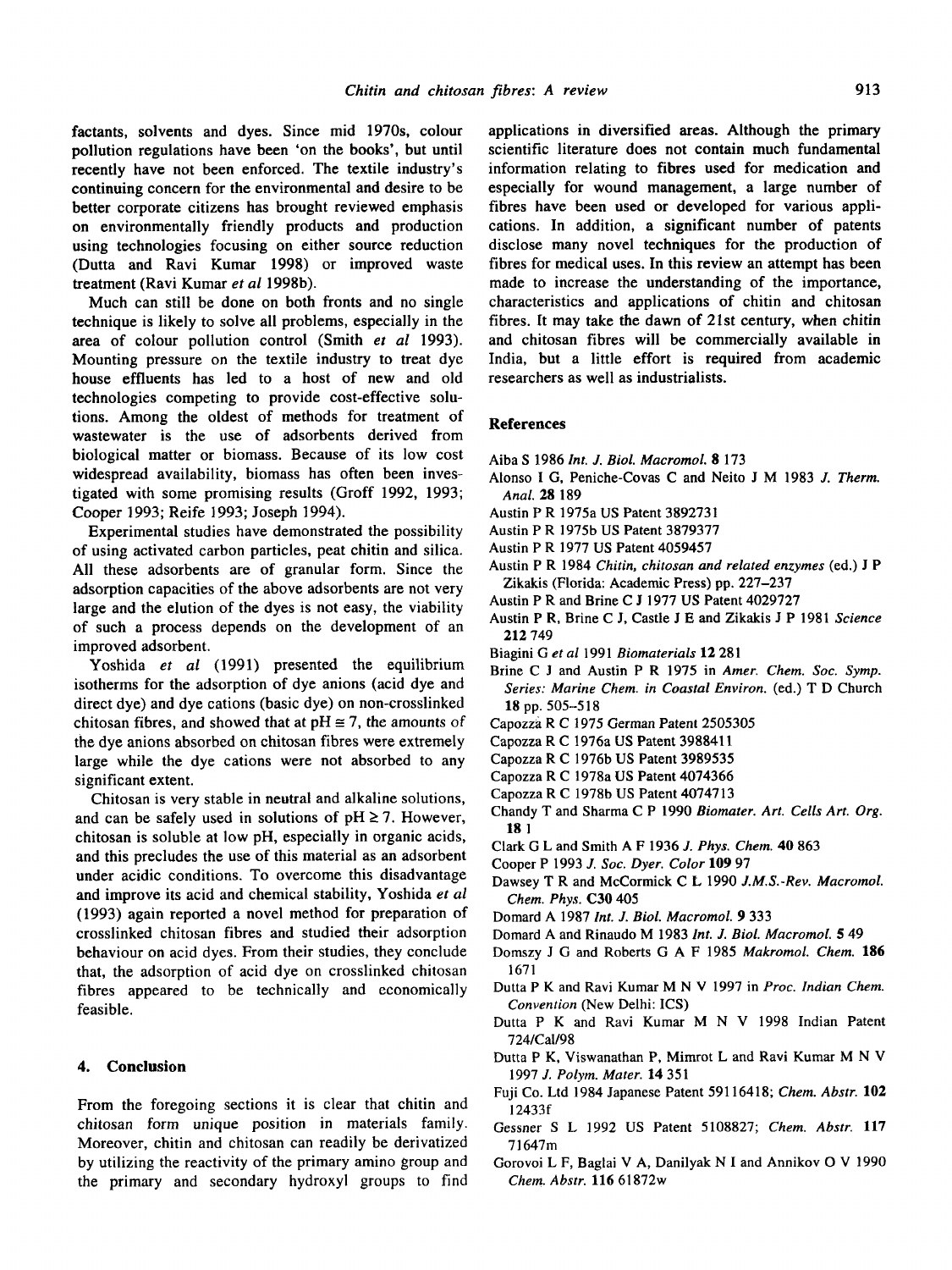- GroffK A 1992 *Water Environ. Res. 64* 425
- GroffK A 1993 *Water Environ. Res.* 65 421
- Hirano S, Tsuneyasu S and Kondo Y 1981 *Agric. Biol. Chem.*  **45** 1335
- Hudson S M and Cuculo J A 1980 *J.M.S.-Rev. Macromol. Chem. Phys.* C18 1
- Joseph Laszio A 1994 Am. Dyestuff Rep.
- Kaifu K, Nishi N and Komai T 1981 J. *Polym. Sci. Polym. Chem. Ed.* 19 2361
- Kanayama N and Endo A 1991 Japanese Patent 03167388; *Chem. Abstr.* 155 235078p
- Kifune K, Nakajima M and Atsumi K 1984 in *Chitin, chitosan and related enzymes* (ed.) J P Zikakis (New York: Harcourt Brace Janovich) pp. 407-410
- Kifune K, Yamaguchi Y, Motosugi K, Nobe Y and Tanae H 1987a Japanese Patent 62097557; *Chem. Abstr.* **107** 205230z
- Kifune K, Yamaguchi Y and Tanae H 1987b US Patent 4651725
- Kifune K, Yamaguchi Y and Motosugi K 1988 Japanese Patent 63209661; *Chem. Abstr.* Ul 45347v
- Kifune K, Yamaguchi Y and Kishimoto S 1988 *Trans. Soc. Biomater.* XI 216
- Kifune K, Inome K and Mori S 1990 US Patent 4932404
- Kim K Y and Min D S 1988 *Trans. Soc. Biomater.* XI 658
- Kobayashi Y, Nishiyama M, Matsuo R, Tokura S and Nishi N 1982 in *Proc. of the second int. conf. on chitin and chitosan*  (eds) S Hirano and S Tokura (Tottori: The Japan Society of Chitin and Chitosan) pp. 239-243
- Kunike G 1926 *Chemiefasern* 8 126
- Lal G S and Hayes E R 1984 J. *Anal. Appl. Pyrol.* 6 183
- Le Y, Anand S C and Horrocks A R 1997 *Indian J. Fibre & Textile Res.* 22 337
- Madhavan P and Nair K G R 1978 in *Proc. first int. conf. on chitin and chitosan* (Cambridge: MIT) pp. 88-102
- Madhavan P, Nair K G R, Thankappan T K, Prabhu P V and Gopakumar K 1986 Project Report (Kochi: CIFT)
- Madhavan P 1992 in *Popular Science Lecture Series* (Kochi: ctFr)
- Maghami G A and Roberts G A F 1988 *Makromol. Chem.* 189 2239
- Moncreiff R W 1970 in *Man-made fibres* (New York: Wiley)
- Mori T and Yamazaki T 1991 Japanese Patent 03220394; *Chem. Abstr.* 116 59904q
- Muzzarelli R A A 1973 in *Naturally chelating polymers* (New York: Pergamon) p. 83
- Muzzarelli R A A 1977 in *Chitin* (New York: Pergamon) pp. 51-55
- Muzzarelli R A A 1978 in *Proc. first int. conf. on chitin and chitosan* (Cambridge: MIT) pp. 1-3
- Muzzarelli R A A 1993 *Carbohydr. Res.* 20 7
- Muzzarelli R A A 1995 US Patent 537842
- Muzzarelli R A A and Rochetti R 1985 *Carbohydr. Res.* 5 461
- Muzzarelli R A A, Tanfani F, Emanuelli M J and Mariotti S 1982a *Carbohydr. Res.* 2 145
- Muzzarelli R A A, Tanfani F, Emanuelli M J and Mariotti S 1982b *Carbohydr. Res.* 107 199
- Muzzarelli R A A, Tanfani F, Emanuelli M J and Mariotti S 1983 *J. Membr. Sci.* 16 295
- Muzzarelli R A A, Tanfani F and Scarpini G 1980 *Biotechnol. Bioeng. 22* 885
- Muzzarelli R A A, Lough C and Emanuelli M 1987 *Carbohydr. Res.* 164 433
- Nara K K, Yamaguchi Y and Tanae H 1987 US Patent 4651725
- Neugebauer W A, Neugebauer E and Brezczinski R 1989 *Carbohydr. Res.* 189 363
- Niola F, Basora N, Chornet E and Vidal P F 1993 *Carbohydr. Res. 238 1*
- Nishi N, Noguchi J, Tokura S and Shiota H 1979 *Polym. J.* 11 27
- Nishiyama M, Kobayashi Y, Tokura S and Nishi N 1983 US Patent 4392916; *Chem. Abstr.* 16 124374p
- Nud'ga L A *etal* 1991 *Vysokomol. Soedin. Set. B.* 33 864
- Pariser E T and Lombadi D P 1980 in *Chitin source book: A guide to research literature* (New York: Wiley)
- Paul D R 1968 *Z Appl. Polym. Sci.* 12 383
- Pelletier A, Lemire I, Sygush J, Chornet E and Overend R P 1990 *Biotechnol. Bioeng.* 36 310
- Rathke T D and Hudson S M 1993 *J. Polym. Sci. Polym. Chem. Ed.* 31 749
- Rathke T D and Hudson S M 1994 *J.M.S.-Rev. Macromol. Chem. Phys.* C34 375
- Ravi Kumar M N V and Dutta P K 1996 *Asian Textile* J. 5 74
- Ravi Kumar M N V, Rajakala Sridhari T, Durga Bhavani K and Dutta P K 1998a *Colourage*
- Ravi Kumar M N V, Dutta P K and Nakamura S 1998b in *Advances in wastewater treatment technologies* (ed.) R K Trivedy (Aligarh: Global Science) pp. 22-46
- Ravi Kumar M N V, Dutta P K and Nakamura S 1999a *J. Sci. Ind. Res.* (to be published)
- Ravi Kumar M N V, Gupta K C, Dutta P K and Nakamura S 1999b *Prog. Polym. Sci.* (to be published)
- Ravi Kumar M N V, Singh P and Dutta P K 1999c *Indian Drugs* (to be published)
- Ravi Kumar M N V, Singh P and Dutta P K 1999d *Eastern*  Pharm. (to be published)
- Ravi Kumar M N V, Dutta P K and Nakamura S 1999e *Indian J. Pharm. Sci.* (to be published)
- Raymond L, Morin F G and Marchessault R H 1993 *Carbohydr. Res.* 243 331
- Reife A 1993 in *Encyclopedia of chemical technology* (ed.) W Howe-Grant (New York: Wiley) pp. 753-783
- Roberts G A F and Domszy J G 1982 *Int. J. Biol. Macromol.* 4 374
- Rutherford F and Austin P R 1978 in *Proc. first int. conf. on chitin and chitosan* (Cambridge: MIT) pp. 182-192
- Sagar B, Hamlyn P and Waler D 1985 UK Patent 2148959
- Sagar B, Hamlyn P and Waler D 1986 UK Patent 2165865
- Sagar B, Hamlyn P and Waler D 1987 UK Patent 21888135
- Sagar B, Hamlyn P and Waler D 1991 European Patent 460774; *Chem. Abstr.* 116 914945
- Salmon S and Hudson S M 1997 *J.M.S.-Rev. Macromol. Chem. Phys.* C37 199
- Sannan T, Kurita K, Ogura K and Iwakura Y 1978 *Polymer* 19 458
- Smith B, Koonce T and Hudson S 1993 Am. Dyestuff Rep.
- Sparkes B G and Murray D G 1986 US Patent 4572906
- Sukhanova T E, Sridorovich V, Goryainov G I, Mikhailov G M and Nittcrpakhova 1989 *Vysokomol. Soedin. Ser. B.* 31 381
- Szosland B and East G C 1995 J. *Appl. Polym. Sci.* **58**  2459
- Taguchi T and Sato I 1989 Japanese Patent 03220394; *Chem. Abstr.* lU 156262h